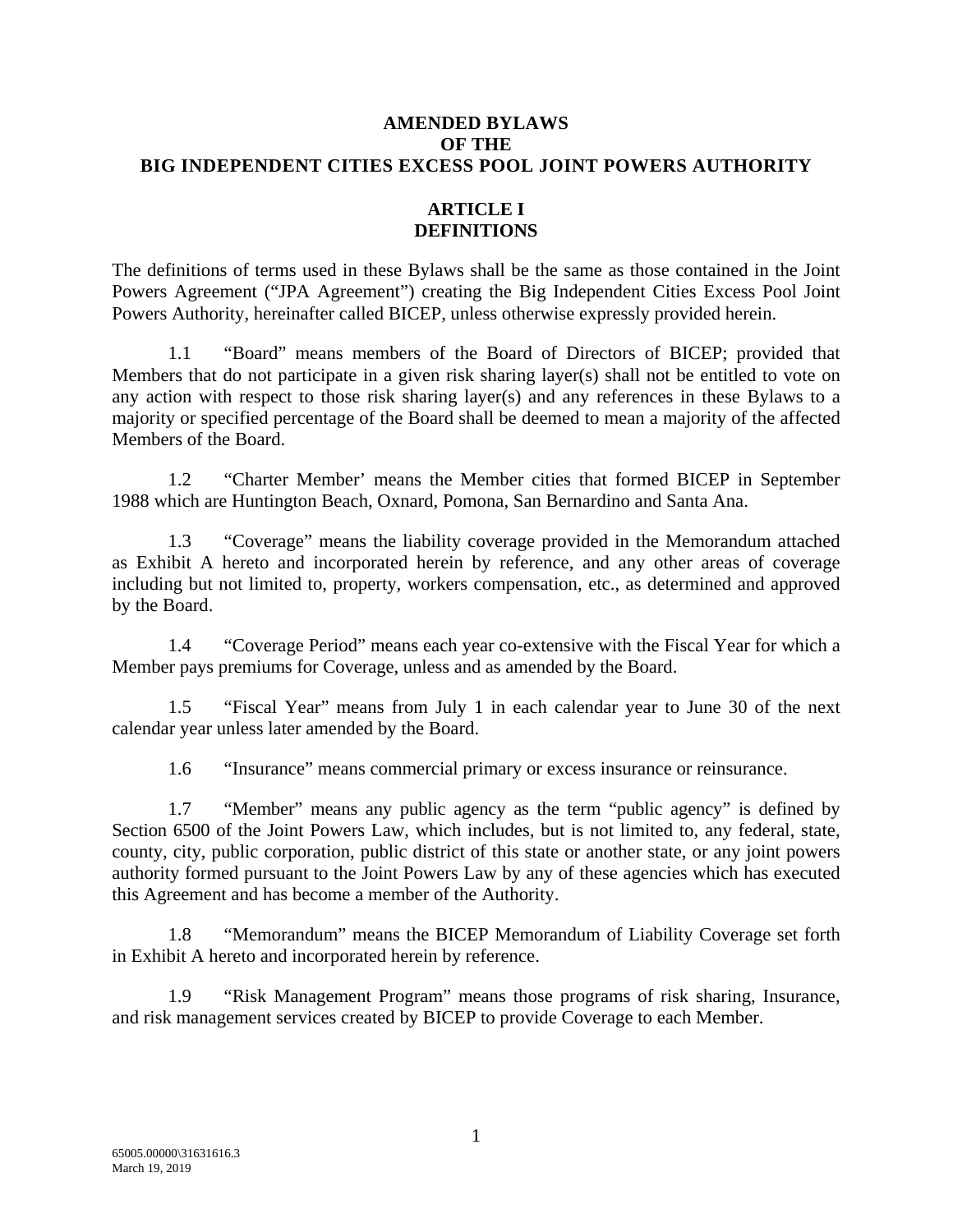#### **ARTICLE II OPERATIONAL ITEMS AND GOVERNANCE**

2.1 Term. The Term of these Amended Bylaws shall commence on the date of approval by the Board as provided in Section 2.3 and shall continue until later amended by the Board or dissolution of BICEP as provided herein.

2.2 Amendment of Bylaws. These Bylaws may be further amended at any time by a two-thirds (2/3rds) vote of all members of the Board. Following adoption of amendments, the General Manager shall prepare and distribute a revision of the Bylaws to all Members.

2.3 Effective Date. These Bylaws shall go into effect immediately upon adoption by the Board as provided herein.

2.4 Election of Officers. The Board shall elect the President and the Vice President from among the members of the Board. For each Fiscal Year, the officers shall be elected in the following manner:

2.4.1 At the last regular meeting of each Fiscal Year, the Board shall elect officers as required by the JPA Agreement and these Bylaws for the upcoming Fiscal Year. All terms of office shall be for one year. The officers shall begin serving terms upon the beginning of the fiscal year immediately following the election.

2.4.2 Each Board member may place themselves or another Board member in nomination for each office.

2.4.3 Each Board member shall cast one vote for the candidate of his/her choice for each office.

2.4.4 The Board may remove an officer at any time. A vacancy in any office, due to death, resignation, removal, disqualification, or any other cause, shall be filled by election of the Board.

2.5 Duties of Officers.

2.5.1 Duties of the President.

The President shall preside at and conduct all meetings of the Board and perform all duties as provided in these Bylaws or delegated by the Board. The immediate Past President shall serve as an ex officio member of the Executive Committee for a term of one (1) year, and as long as he or she remains a member of the Board.

2.5.2 Duties of Vice President.

In the absence of the President, the Vice President shall perform all duties assigned to the President by these Bylaws or by the Board.

2.6 Appointment and Duties of Treasurer.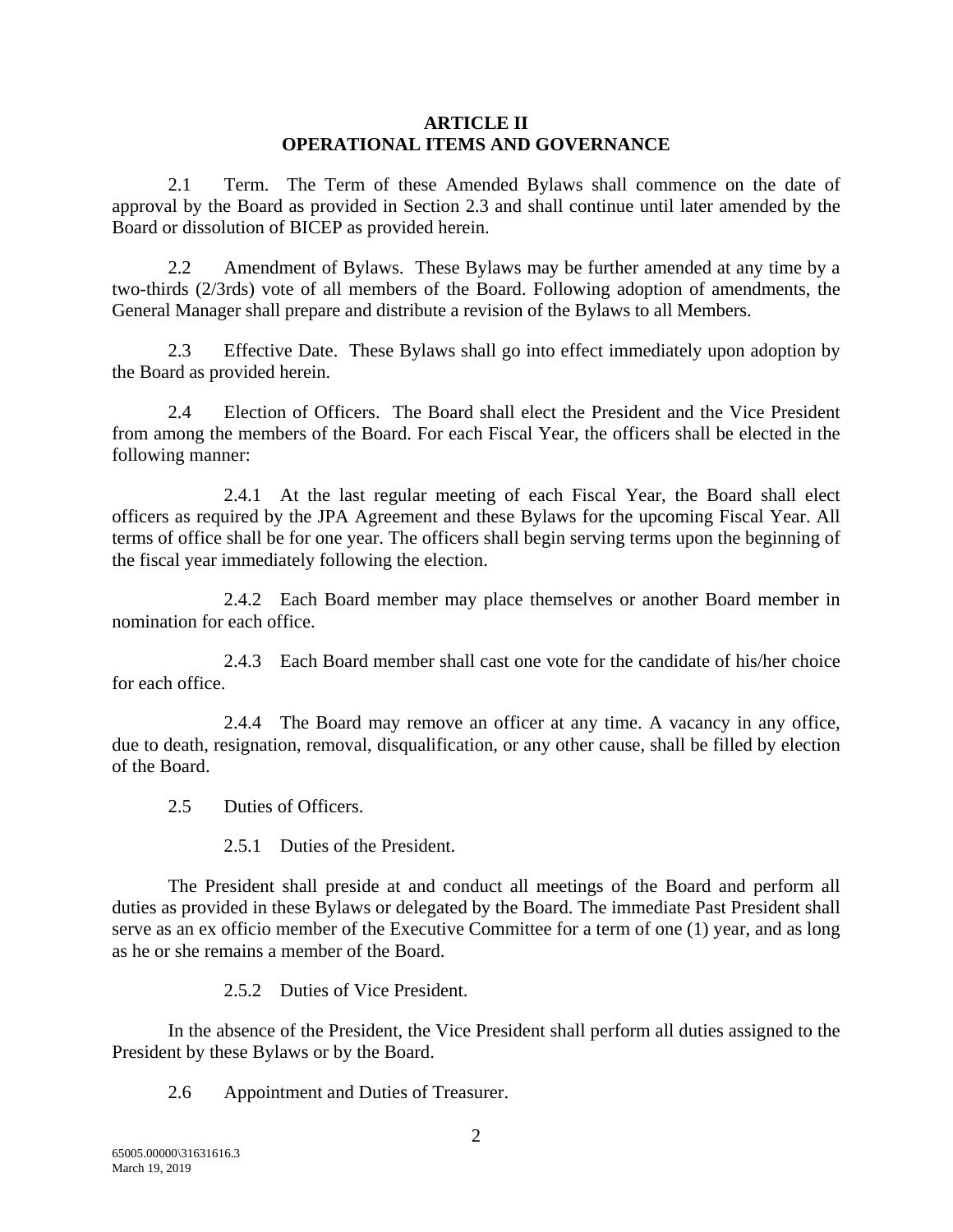The Board shall appoint the Treasurer as provided in Section 6505.5 or Section 6505.6 of the California Government Code. The duties of the Treasurer shall be those specified in JPA Agreement, in Section 6505.5 or 6505.6 of the California Government Code, and in accordance with the laws applicable to any out-of-state Member. The Treasurer shall monitor and oversee the deposits and investments of BICEP's funds by the General Manager and perform other duties as specified by the Board.

# 2.7 Appointment and Duties of Controller.

The Board shall appoint the Controller as provided in Section 6505.5 or Section 6505.6 of the California Government Code. The duties of the Controller shall be those specified in the JPA (agreement, in Section 6505.5 or Section 6505.6 of the California Government Code, and in Accordance with the laws applicable to any out-of-state Member.

2.8 Appointment and Duties of General Manager.

By a majority vote of all members, the Board shall appoint a General Manager to conduct the day-to-day operations of BICEP. The General Manager shall perform those duties as delegated and authorized by the Board, including but not limited to, keeping minutes of the Board meetings, and keeping and maintaining all of the records of BICEP.

2.9 Establishment of Committees.

2.9.1 Executive Committee. There shall be an Executive Committee of the Board of Directors which shall consist of not less than four (4) members, exclusive of any current immediate Past President serving as an Ex Officio Executive Committee Member. Two of the members of the Executive Committee shall be the President and the Vice President of the Board. The other members of the Executive Committee shall be elected by the Board. The President, or the Vice President in his/her absence, shall serve as the Chairperson of the Executive Committee.

2.9.2 Subject to approval of the Board, the President shall appoint any other committees and determine the committees' structure, charge, size and membership. Committees may be established to consider any matter within the jurisdiction of BICEP. Committees shall operate according to the policies adopted by the Board and shall submit their reports and recommendations to the Board. The chairperson of a committee shall be a member of the Board or an alternate director.

### 2.10 Board. Meetings

2.10.1 Regular Meetings.

(a) Time Held. Unless otherwise changed by a majority vote of the Board, regular meetings shall be held as required to conduct the business of BICEP, not less than three (3) times in each Fiscal Year.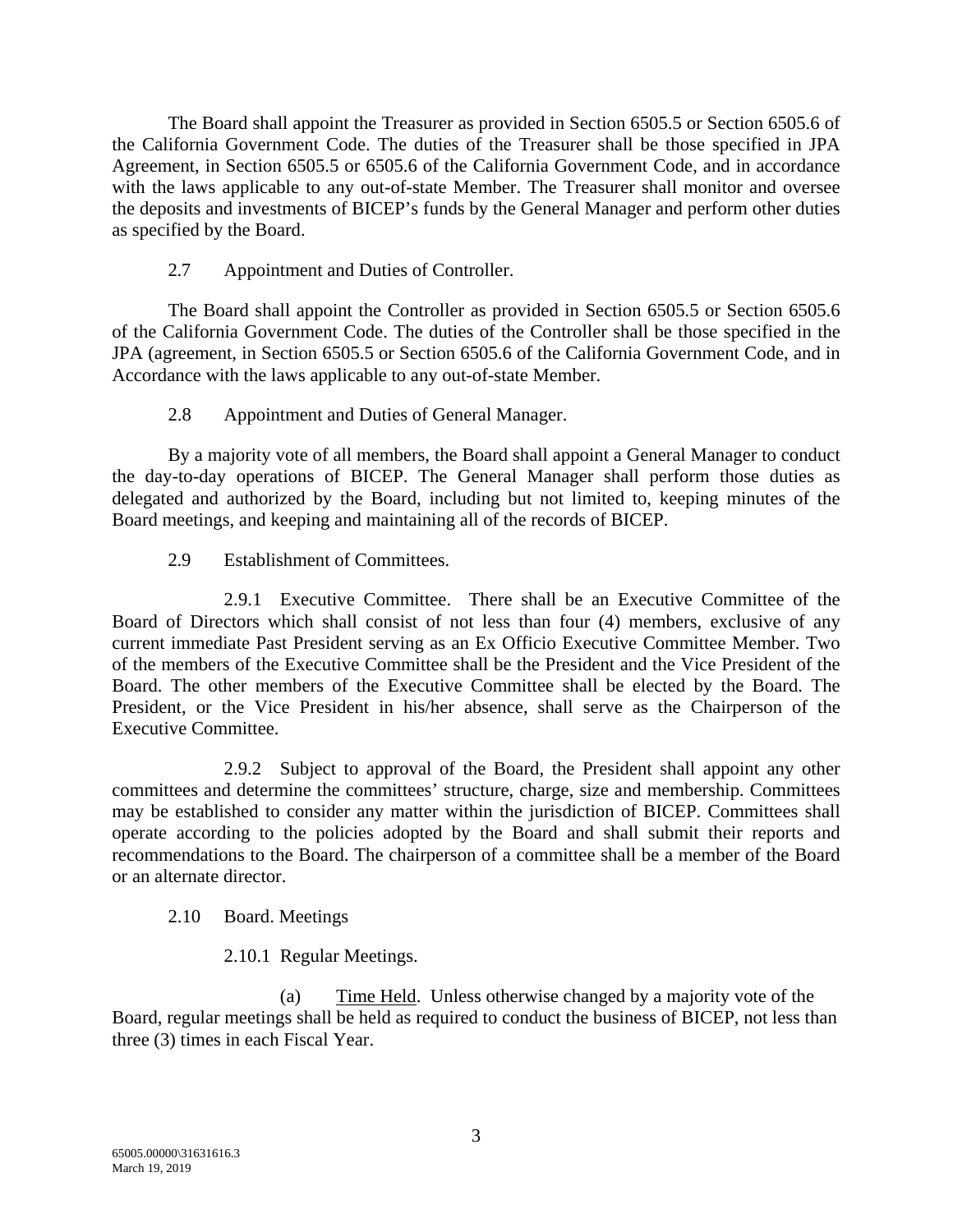(b) Business to be Transacted. At any meeting, the Board may transact any business within its powers, and receive reports of the operations and affairs of BICEP.

(c) Notice. Written notice ("Notice") of each regular meeting of the Board shall be delivered to each director and/or alternate director at least fourteen (14) days in advance of the meeting. Delivery of the Notice may be accomplished in electronic form. The Notice shall include a proposed agenda and shall specify:

- (i) The place, date and hour of the meeting.
- (ii) Those matters which are intended to be presented for action

by the Board.

(d) Inclusion of Items in Regular Meeting Agenda. Within three (3) calendar days of receipt of the Notice which includes the proposed agenda, any director or alternate director may cause an item to be included in the agenda for the upcoming Board meeting by delivering to the President or the General Manager a written request, which may be in electronic form, to include such item in the agenda.

# 2.10.2 Special Meetings.

A special meeting of the Board may be called at any time by the President or by a majority of the directors subject to the requirements for 24-hour written notice to the directors and/or alternate directors and to requesting representatives of the media. The notice of a special meeting shall specify the time and place of the meeting and the business to be transacted. No other business shall be considered at the meeting. A member of the Board may waive notice as provided in Section 54956 of the Government Code and in accordance with the laws applicable to any out-of-state Member. Notice of the calling of any special meeting shall be posted as provided in said Section 54956 and in accordance with the laws applicable to any out-of-state Member.

# 2.10.3 Adjourned Meetings.

The Board may adjourn any regular or special meeting to a time and place specified in the order of adjournment, whether or not a quorum has been established. If a quorum is not established, no business other than adjournment may be transacted. A copy of the order for adjournment shall be posted.

# 2.11 Alternate Director.

The alternate director appointed by a Member as its alternate representative on the Board may attend and participate in any meeting of the Board and, in the absence of the director, may vote in any meeting of the Board as the representative of the Member.

2.12 Quorum and Voting Requirements.

A majority of the Members shall constitute a quorum for the transaction of business. All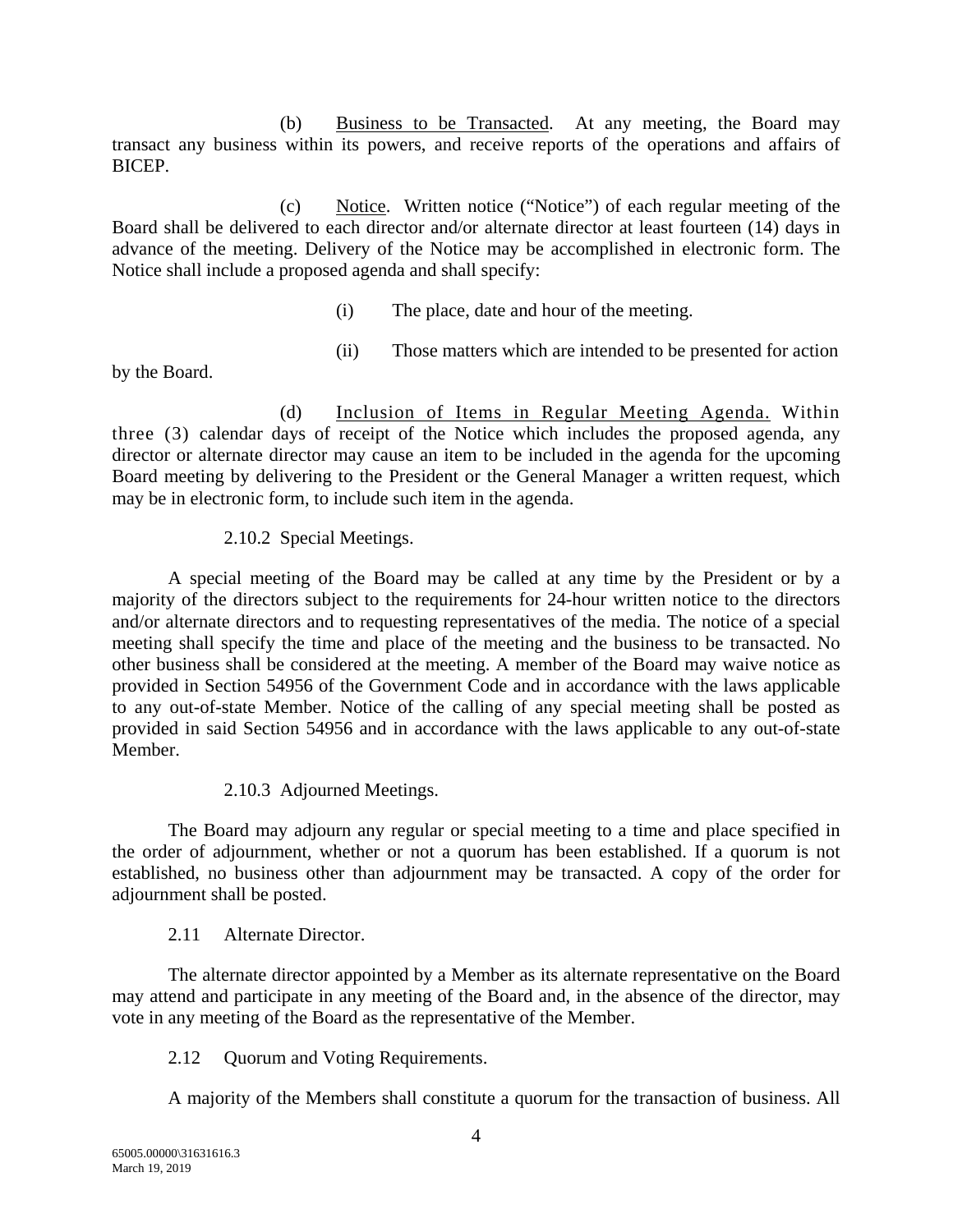actions of the Board shall require the affirmative votes of a majority of the Members present at a meeting duly held at which a quorum is present unless otherwise expressly provided herein. Each Member shall be entitled to cast only one vote.

2.13 Brown Act Compliance.

Notwithstanding anything herein to the contrary, all meetings shall be held in strict compliance with the Ralph M. Brown Act (California Government Code Section 54950 et seq.), as it may be amended from time to time, and in accordance with the laws applicable to any outof-state Member.

2.14 Robert's Rules of Order.

All meetings of the Board, its Committees or other bodies of BICEP shall be conducted in accordance with Robert's Rules of Order, provided that in the event of a conflict, these Bylaws or applicable state law shall supersede and control.

2.15 Authority to Sign Documents.

The Board may authorize any officer, staff member, or agent of BICEP to execute any contract in the name of and on behalf of BICEP, and such authorization may be general or specific in nature. Unless so authorized, no officer, staff member or agent shall have any power to bind BICEP by contract.

2.16 Offices.

BICEP's principal office for the transaction of business is located at 1750 Creekside Oaks Drive, Suite 200, Sacramento, CA 95833. The Board may change the location of the principal office from time to time. The Board may establish one or more subordinate offices at any place or places where BICEP is qualified to do business. BICEP's subordinate office is located at 300 South Grand Avenue,  $25^{\text{th}}$  Floor, Los Angeles, CA 90071.

### **ARTICLE III FINANCE**

3.1 Budget.

Prior to the last Board meeting in a Fiscal. Year, the General Manager shall submit to the Board a proposed general budget for the next Fiscal Year. That budget shall include revenues and expenses with beginning balances. Revenues are to be broken down by operating revenues and interest income. Expenses are to be broken down by operating expenses, professional/contractual services plus pool coverage and claim expense. The budget shall provide information for the three prior Fiscal Years, the budget and projected budget for the current Fiscal Year, and the proposed budget for the upcoming Fiscal Year. The Board shall review and adopt the budget no later than at the last meeting of the Board in each Fiscal Year.

3.2 Delegation.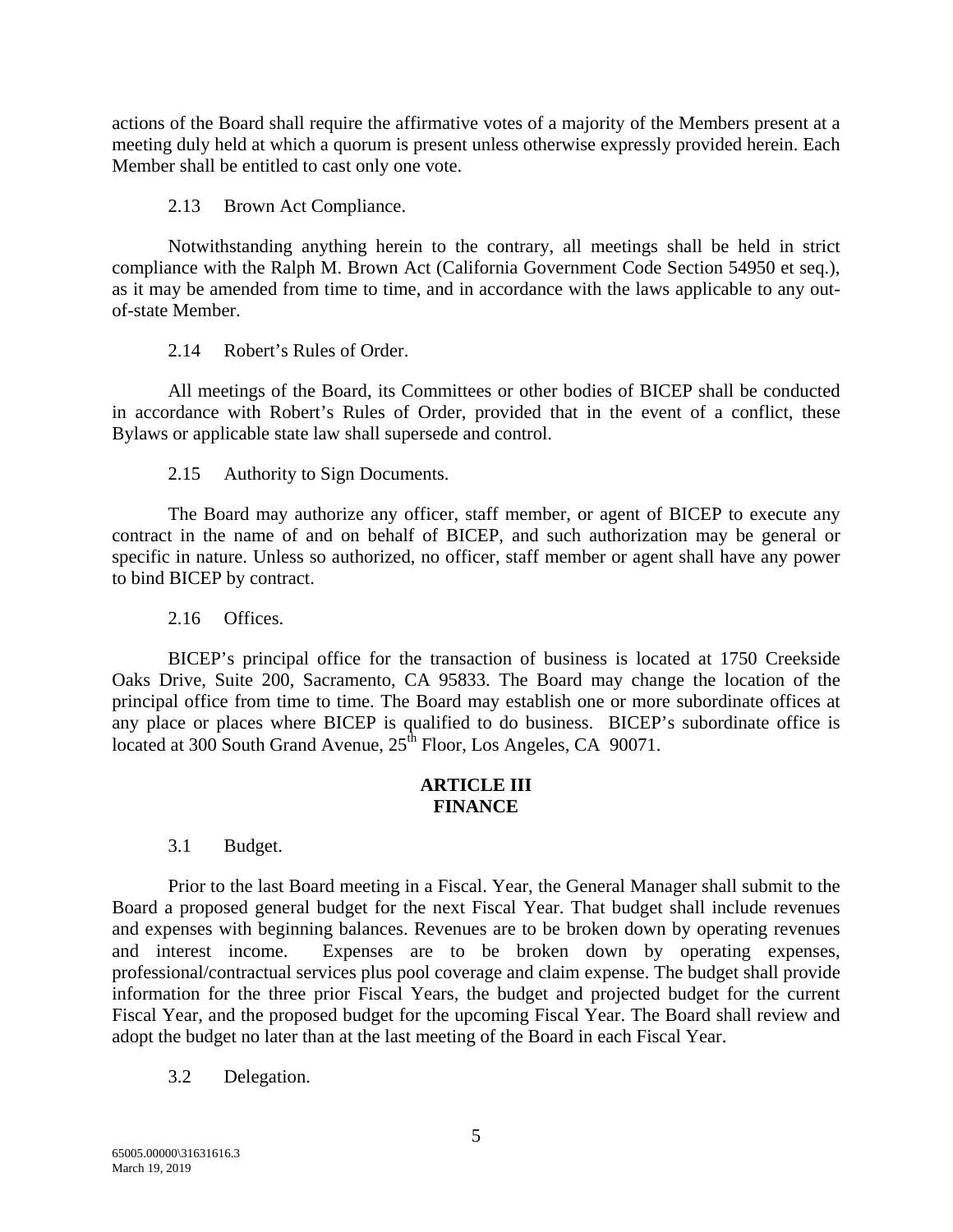The General Manager shall manage all expenditures, subject to control of the Board. The General Manager and Treasurer shall have power to transfer funds within the total detailed budget to meet unanticipated needs or changed situations. Such action shall be reported to the Board at their next meeting.

## **ARTICLE IV NEW MEMBER REQUIREMENTS**

4.1 Conditions to providing Coverage to a New Member.

BICEP may provide Coverage to any new Member(s) which is not currently a Member under these Bylaws, subject to the following conditions:

4.1.1 The new Member shall be a public agency as defined in Section 6500 of the California Government Code.

4.1.2 The public agency shall have a full-time risk management employee, or subject to the unanimous approval of the Board, shall have either: (i) a risk management professional or (ii) otherwise must be able to demonstrate a sound risk management program.

4.1.3 The public agency shall have an active loss control program.

4.1.4 A new Member's participation in a coverage program of BICEP shall be subject to an actuarial study of loss experience to compare with current Members to see if the new Member's participation would adversely affect the actuarial soundness of a BICEP program.

4.1.5 The recommendation of BICEP's insurance broker.

4.1.6 Submission of reasonably required information including but not limited to, audited financial statements, underwriting data, claims and loss reports.

4.2 Acceptance of New Member.

Acceptance of a new Member shall be approved by a vote of two-thirds (2/3rds) of all current Members of the Board.

4.3 Condition to Acceptance.

Acceptance of a new Member shall be subject to the approval and execution of the Joint Powers Agreement, as it may be amended from time to time, by such Member's governing body and agreement to be bound by these Bylaws.

## **ARTICLE V COVERAGE ACCEPTANCE**

5.1 BICEP hereby agrees to provide the Coverage to each Member, and each Member hereby agrees to accept the Coverage, in accordance with these Bylaws and upon the terms and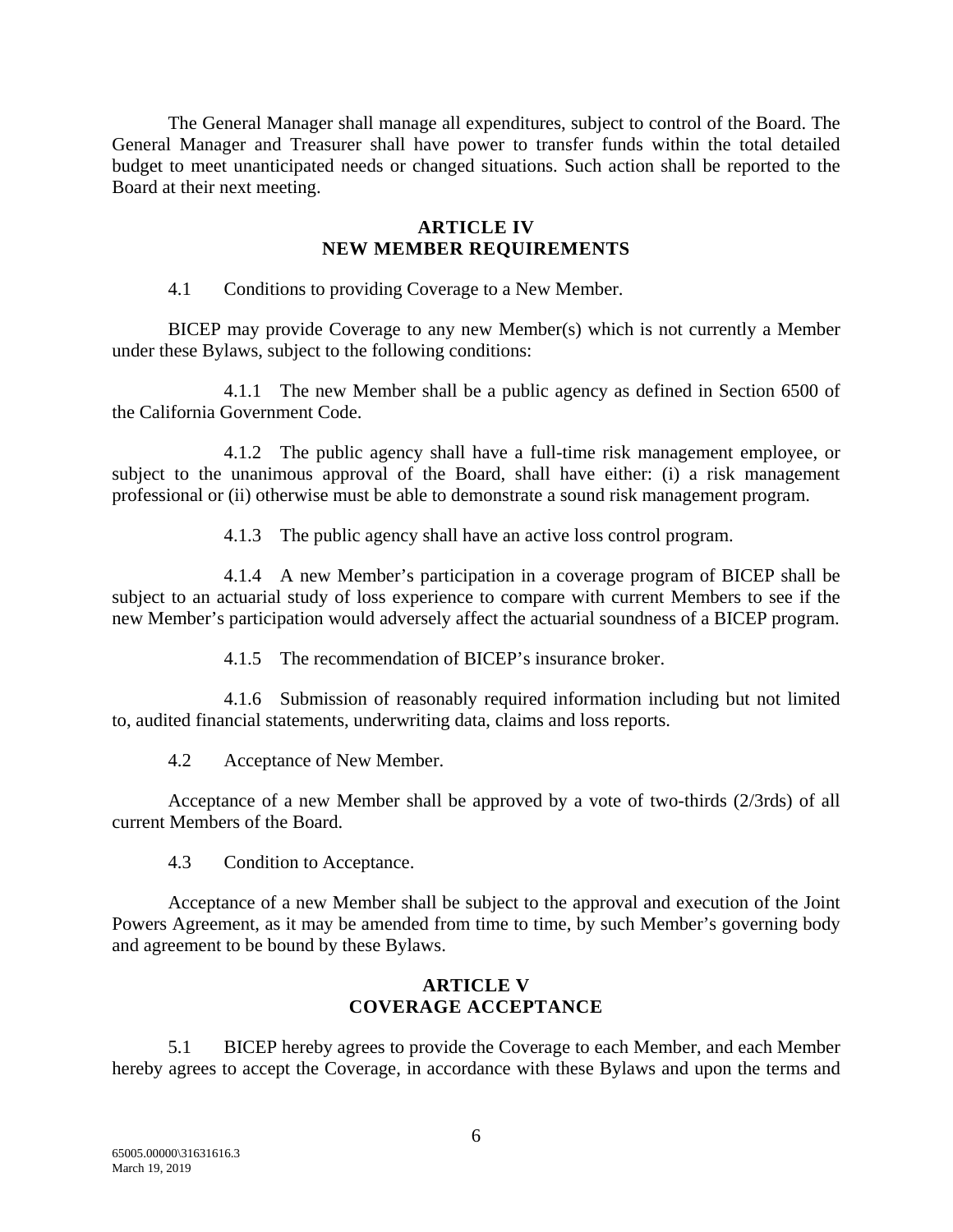conditions set forth in the Memorandum and/or Insurance purchased for Members in accordance with each Risk Management Program in which a Member participates.

5.2 The Board shall annually determine each type of Risk Management Program which BICEP may provide for Coverage, or for a portion of Coverage, to the Members. Each such Risk Management Program shall provide for appropriate levels of self-insured retention, risk sharing and the purchase of Insurance from a commercial insurer or reinsurer, as determined and approved by the Board. The Board may determine to suspend the Memorandum and accept the policy of Insurance as the basis for liability coverage by the approval of a "reverse following form."

5.3 Coverage provided to each Member is expressly conditioned on that Member's payment of applicable premiums related to the Risk Management Program in which the Member participates.

### **ARTICLE VI DISSOLUTION OF BICEP**

6.1 BICEP shall continue until dissolution as determined by a two-thirds (2/3rds) vote of the entire Board. The JPA Agreement and these Bylaws shall continue in force and effect for purposes of disposing of all claims, payment of all expenses related to such dissolution, including but not limited to, insurance company payroll audits, claims adjustment costs, financial auditing expenses, accounting costs, investment services expenses, required official dissolution notices to various parties, attorney costs and any other related necessary expenses, and the distribution of remaining assets of BICEP.

6.2 The distribution of remaining assets of BICEP upon dissolution shall be in accordance with the terms and conditions for distribution as provided in the Risk Management Program in which a Member participates.

6.3 The Board is vested with all powers of BICEP for the purpose of concluding and dissolving the business affairs of BICEP.

## **ARTICLE VII WITHDRAWAL BY MEMBER**

7.1 Conditions to Permitting Withdrawal of a Member from Coverage. On and after July 1, 2005, BICEP shall permit a Member to withdraw from Coverage subject to the following conditions:

7.1.1 A Member shall not be in default of any of its obligations to pay any premium as provided herein and pursuant to a Risk Management Program.

7.1.2 Notice to Withdraw.

(a) A Charter Member shall provide written notice to BICEP of its intent to withdraw no less than six (6) months preceding the upcoming first day of a new Coverage Period. A non-Charter Member may not withdraw for a period of thirty-six (36)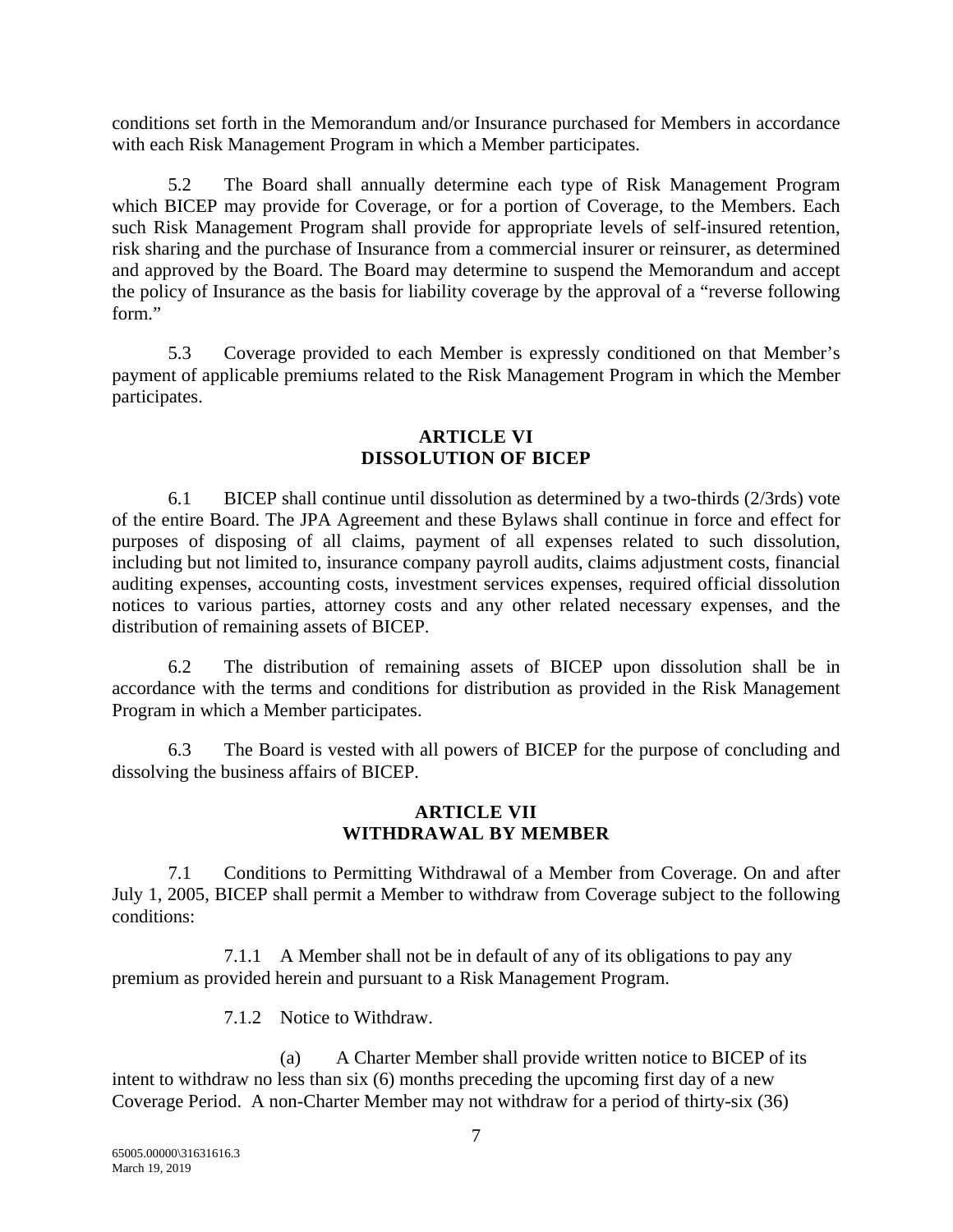months commencing from the date of admission to BICEP ("Initial Term"). After the Initial Term, a non-Charter Member shall provide written notice to BICEP of its intent to withdraw no less than six (6) months preceding the upcoming first day of a new Coverage Period; except, however, a non-Charter Member may provide such 6-month notice prior to the end of its Initial Term, which withdrawal shall take effect on the next immediate first day of a new Coverage Period.

(b) Any Member may withdraw from a Risk Management Program, which is non-risk sharing by providing written notice no less than ninety (90) days preceding the upcoming first day of a new Coverage Period of such non-risk sharing Coverage.

7.1.3 A Member shall have paid all fees and expenses incurred by BICEP as a result of such withdrawal.

7.1.4 A Member's withdrawal shall be effective on the first day of a new Coverage Period unless the Member provides written notice of rescission of such condition intent to withdrawal to BICEP no later than May 15 preceding the first day of the new Coverage Period. After timely providing written notice of rescission, the Member shall participate in the new Coverage Period.

7.2 The distribution to a Member of assets of BICEP upon withdrawal shall be in accordance with the terms and conditions for such distribution as provided in the Risk Management Program in which a Member participates.

7.3 A Member that is not participating in any Risk Management Program shall be deemed to have withdrawn from BICEP.

7.4 Regardless of whether a Member provides written notice of withdrawal, a Member is permitted to seek and obtain quotes for coverage outside of BICEP.

### **ARTICLE VIII EXPULSION OF MEMBER**

8.1 Conditions to permitting expulsion of a Member from Coverage. BICEP may expel a Member from Coverage subject to the following conditions:

8.1.1 A Member shall be in default under these Bylaws, the Memorandum, or a Risk Management Program and shall have failed to cure such default in accordance with the provisions if Article X, below;

8.1.2 The Board, by not less than two-thirds (2/3rds) vote of the Members, excluding the Member in default, shall have approved such expulsion and written notice of the final action of expulsion shall have been given to the Member not less than sixty (60) days preceding the effective date of such expulsion;

8.2 In the event that BICEP elects to expel any defaulting Member, subject to the conditions described and in the manner provided in Section 8.1 hereof, the Member nevertheless agrees to pay to BICEP all cost, losses or damages howsoever arising or occurring as a result of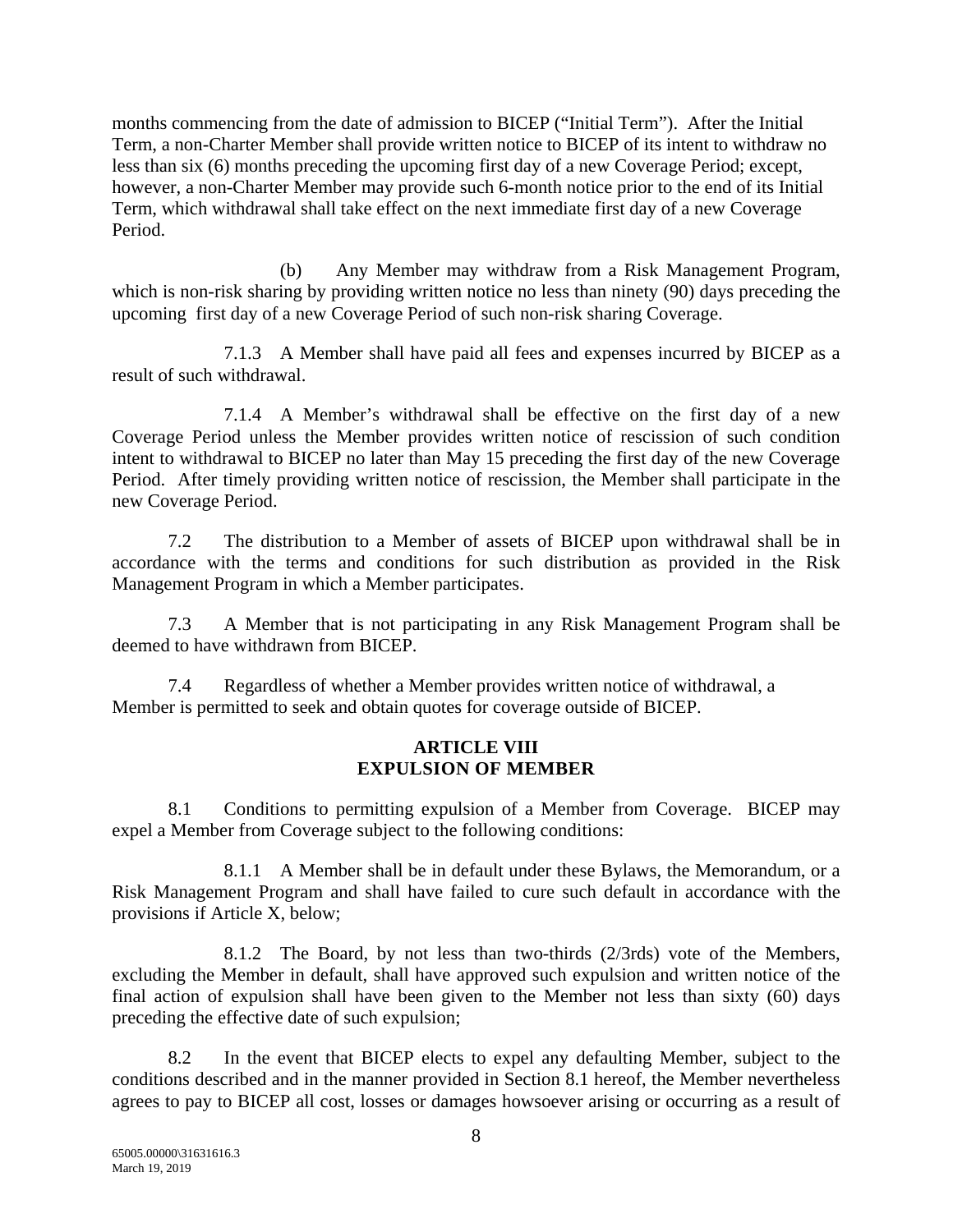such default. In no event shall expulsion waive or release such defaulting Member from its ongoing obligations assumed during its years of participation in BICEP prior to the effective date of expulsion.

8.3 The distribution to a Member of assets of BICEP upon expulsion shall be in accordance with the terms and conditions for such distribution as provided in the Risk Management Program in which a Member participates.

## **ARTICLE IX INDEMNIFICATION AND DISCLAIMER**

9.1 Indemnification Covenants. Each Member hereby agrees to indemnify and save BICEP and all other Members and their respective officers harmless from and against all claims, losses and damages, including legal fees and expenses, arising out of such Member's breach or default in the performance of any of its obligations under these Bylaws, the Memorandum, and a Risk Management Program.

9.2 Disclaimer. BICEP MAKES NO WARRANTY OR REPRESENTATION, EITHER EXPRESS OR IMPLIED, AS TO THE ADEQUACY OF THE COVERAGE FOR THE NEEDS OF ANY OR EACH OF THE MEMBERS.

## **ARTICLE X DEFAULTS AND REMEDIES**

10.1 Defaults. The following shall be an event of default under these Bylaws and the term "Event of Default" shall mean, whenever it is used in these Bylaws with respect to a Member, any one or more of the following events:

10.1.1 Failure by a Member to pay any premium or various adjustments or allocations required to be paid hereunder;

10.1.2 Failure by a Member to observe and perform any covenant, condition or agreement on its part to be observed •or performed herein or otherwise with respect hereto;

10.1.3 The filing by the Member of a case of bankruptcy, or the subjection of any right or interest of the Member under these Bylaws to any execution, garnishment or attachment, or adjudication of the Member as a bankrupt, or assignment by the Member for the benefit of creditors, or the entry by the Member into an agreement of composition with creditors, or the approval by a court of competent jurisdiction of a petition applicable to the Member in any proceedings instituted under the provisions of the federal bankruptcy code, as amended, or under any similar act which may hereafter be enacted;

10.1.4 Failure to fully comply with the terms and provisions of the Memorandum or a Risk Management Program.

10.2 Notice of Default. BICEP shall give written notice of the Event of Default ("Notice of Default") to the Member in default, specifying the Event of Default complained of by BICEP, in the time periods as provided in Section 10.3 below. Failure or delay in giving such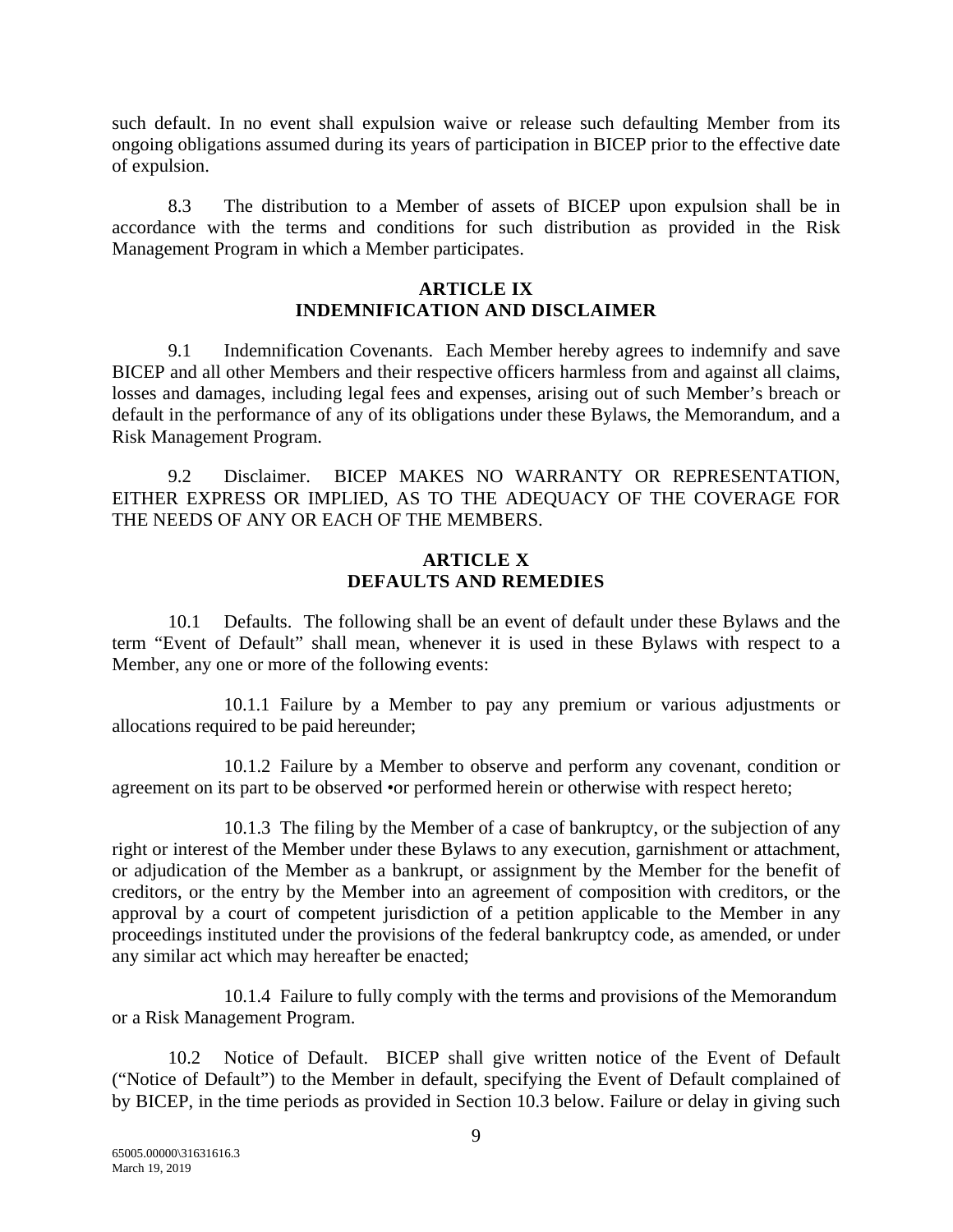notice shall not constitute a waiver of any Event of Default, nor shall it change the time of default.

10.3 Right to Cure Default. The Member whose acts or omissions to act constitute an Event of Default as defined in Section 10.1 shall be entitled to cure, correct, or remedy such Event of Default, if (i) such defaulting Member commences and thereafter diligently pursues the curing of said Event of Default within thirty (30) days of receipt of a Notice of Default, as defined in Section 10.2; and (ii) such defaulting Party fully completes such cure, correction or remedy within thirty (30) days of receipt of said Notice of Default, or, in the event that the Event of Default is not curable within said thirty (30) day period), within such additional period as is reasonably necessary to cure said Event of Default; provided that such additional period shall not in any event exceed ninety (90) days without the Board's consent. In the event Member reasonably and in good faith contends that it will take more than ninety (90) days to cure the Event of Default, the defaulting Member and Board shall meet and confer in good faith and determine whether additional time is required to cure the Event of Default, and, if so, the Board shall extend the time to cure the Event of Default. Notwithstanding anything to the contrary in this Section, if the Event of Default consists of a Member's failure to timely discharge its monetary obligations to BICEP, then the Member in default shall cure any such default within ten (10) days of receipt of a Notice of Default.

10.4 No Remedy Exclusive. Unless otherwise expressly provided in these Bylaws, the Memorandum, or a Risk Management Program, the rights and remedies of BICEP are cumulative, and the exercise by BICEP of one or more of such rights or remedies shall not preclude the exercise by it, at the same or different times, of any other rights or remedies for the same default or any other default.

10.5 Agreement to Pay Attorneys' Fees and Expenses. In the event any party to these Bylaws should default under any of the provisions hereof and the nondefaulting parties should employ attorneys or incur other expenses for the collection of moneys or the enforcement of performance or observance of any obligation or agreement on the part of the defaulting party contained herein, the defaulting party agrees that it will on demand pay to the nondefaulting parties the reasonable fees of such attorneys and such other expenses so incurred by the nondefaulting parties awarded to the nondefaulting parties by a court of competent jurisdiction.

10.6 No Additional Waiver Implied by One Waiver. No waiver by BICEP of any breach of these Bylaws or any provisions of these Bylaws shall be deemed to constitute a waiver of any preceding or succeeding breach of the same or any other provision of these Bylaws. Any failures or delays by BICEP in asserting any of its rights and remedies as to any default shall not operate as a waiver of any default or of any such rights or remedies. Delays by BICEP in asserting any of its rights and remedies shall not deprive BICEP of its right to institute and maintain any actions or proceedings which it may deem necessary to protect, assert or enforce any such rights or remedies.